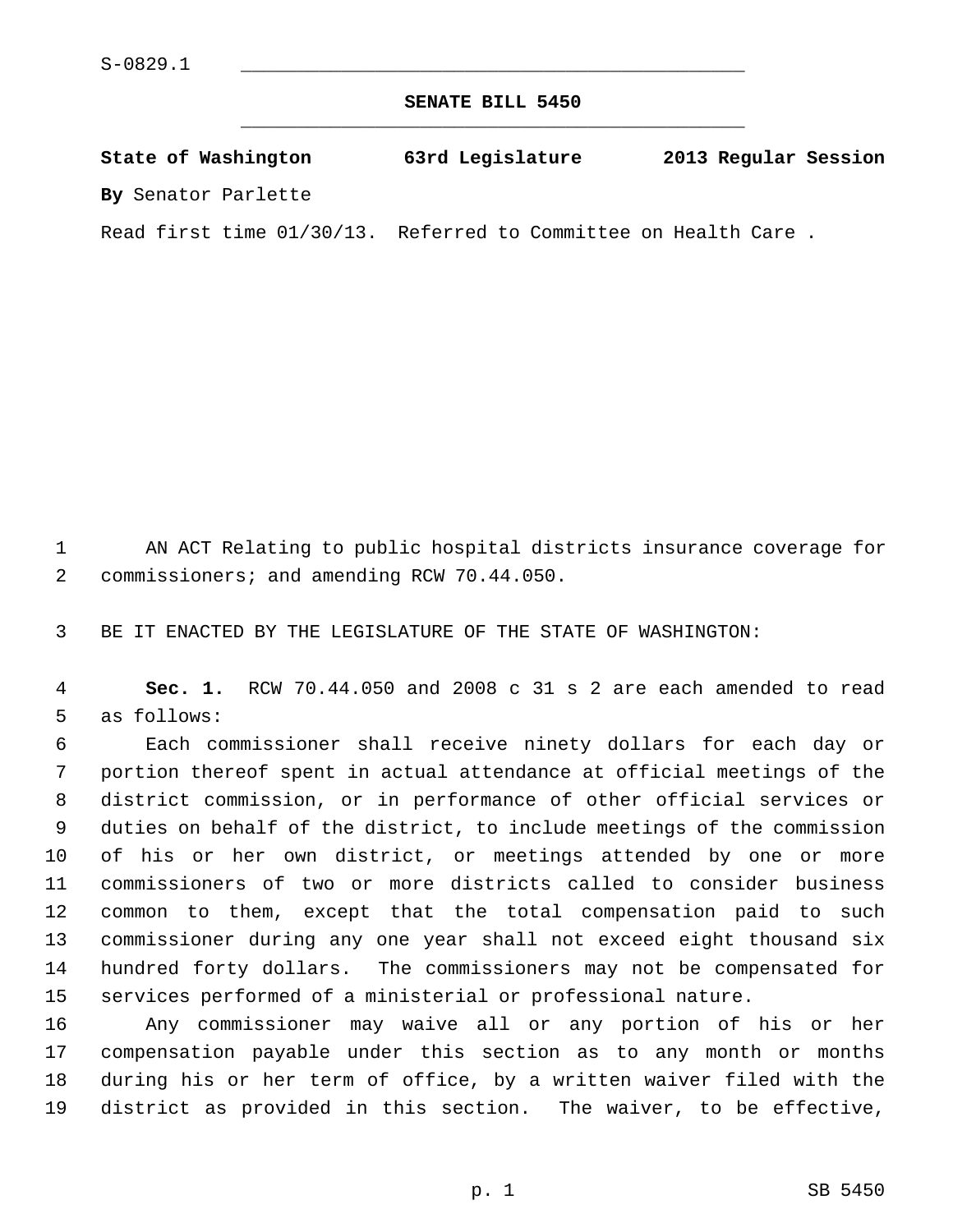1 must be filed any time after the commissioner's election and prior to 2 the date on which the compensation would otherwise be paid. The waiver 3 shall specify the month or period of months for which it is made.

 4 Any district providing group insurance for its employees, covering 5 them, their immediate family, and dependents, may provide insurance for 6 its commissioners with ((the same)) similar coverage. Each 7 commissioner shall be reimbursed for reasonable expenses actually 8 incurred in connection with such business and meetings, including his 9 or her subsistence and lodging and travel while away from his or her 10 place of residence. No resolution shall be adopted without a majority 11 vote of the whole commission. The commission shall organize by 12 election of its own members of a president and secretary, shall by 13 resolution adopt rules governing the transaction of its business and 14 shall adopt an official seal. All proceedings of the commission shall 15 be by motion or resolution recorded in a book or books kept for such 16 purpose, which shall be public records.

17 The dollar thresholds established in this section must be adjusted 18 for inflation by the office of financial management every five years, 19 beginning July 1, 2008, based upon changes in the consumer price index 20 during that time period. "Consumer price index" means, for any 21 calendar year, that year's annual average consumer price index, for 22 Washington state, for wage earners and clerical workers, all items, 23 compiled by the bureau of labor and statistics, United States 24 department of labor. If the bureau of labor and statistics develops 25 more than one consumer price index for areas within the state, the 26 index covering the greatest number of people, covering areas 27 exclusively within the boundaries of the state, and including all items 28 shall be used for the adjustments for inflation in this section. The 29 office of financial management must calculate the new dollar threshold 30 and transmit it to the office of the code reviser for publication in 31 the Washington State Register at least one month before the new dollar 32 threshold is to take effect.

33 A person holding office as commissioner for two or more special 34 purpose districts shall receive only that per diem compensation 35 authorized for one of his or her commissioner positions as compensation 36 for attending an official meeting or conducting official services or 37 duties while representing more than one of his or her districts.